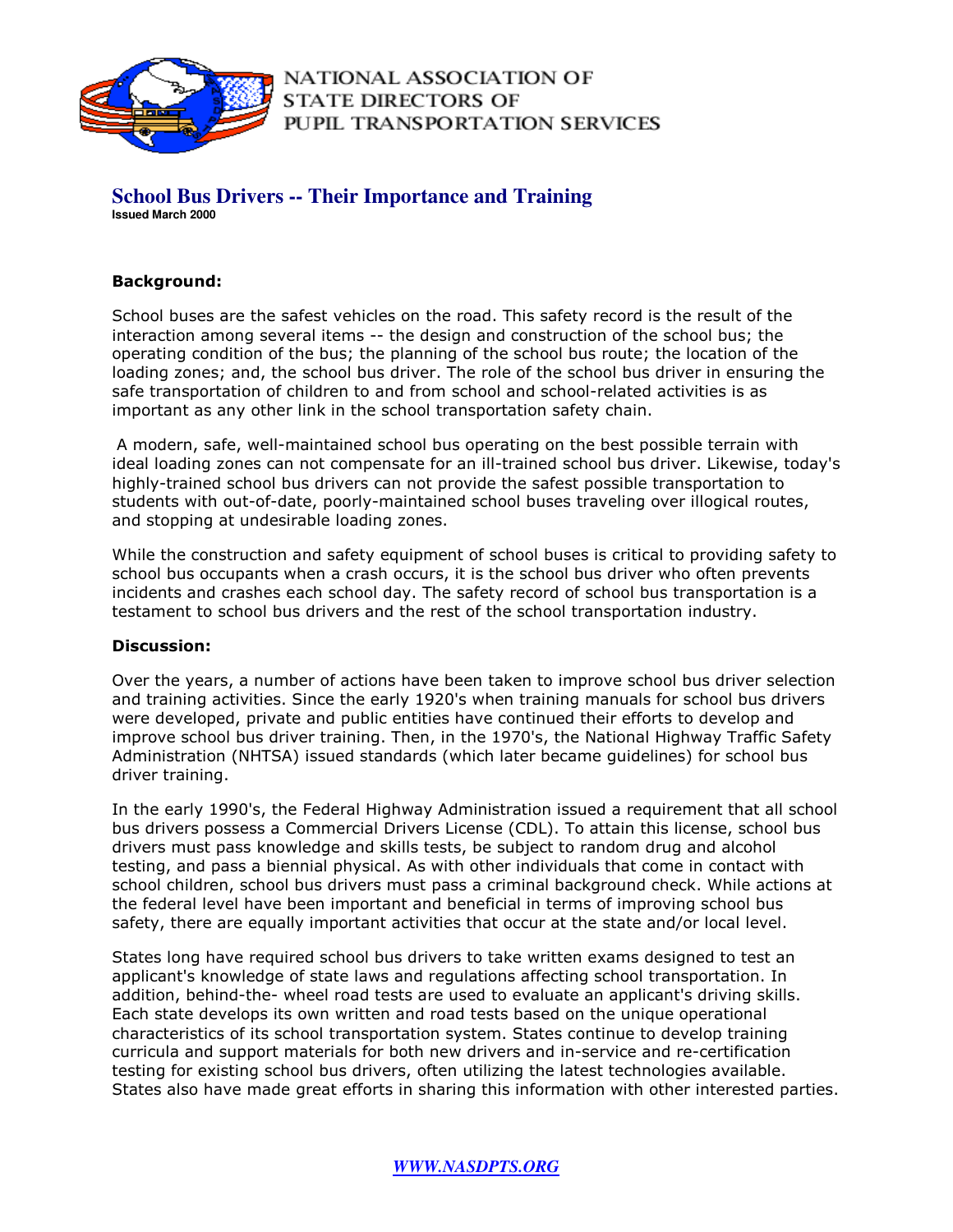For example, at the National Conference on School Transportation (which is held approximately every five years), state delegations meet to develop guidelines for school buses and their operation. Some of these guidelines address suggested classroom and behind-the-wheel training that school bus drivers should receive, as well as the basic requirements for selecting and evaluating school bus drivers.

Driving the school bus is not the only task required of school bus drivers. Before the school bus is driven each day, the driver is personally responsible for conducting a physical check of various vehicle systems, e.g., brakes, tires, lights, steering, etc., to ensure that all systems meet requirements for safe and proper operation. Drivers are responsible not only for the discipline of the children on the bus, but also any medical or other emergencies that may arise during the trip to and from school or school-related activity. Finally, many school bus drivers must attend to the unique requirements of students with special needs, which frequently requires additional special training and dedication.

Selecting and training men and women to be school bus drivers is an important task. School bus drivers must be knowledgeable about school transportation, have excellent driving skills, be mechanically knowledgeable, and be a disciplinarian, health provider, and a friend. This is not an easy combination of skills and personality traits to find in individuals, but ones that are important in the selection and training of school bus drivers. In addition, school bus drivers need to be in sound physical and mental health.

Since the students see the same school bus driver every school day, the driver usually becomes a "friend" to the children. For the parents of the children, especially those with children just starting school, the school bus driver is the person they entrust with the safety of their children.

## Recent and Current Activities:

A number of activities at the national level either have occurred recently or are underway. In 1998, NHTSA, with the assistance of the pupil transportation industry, developed and provided wide distribution of its training program, "School Bus Driver In-Service Safety Series." This program provides state and local school districts with training information and materials in the following areas:

Driver Attitude

- Student Management
- Highway-Rail Grade Crossing Safety
- Vehicle Training Knowing Your Route
- Loading and Unloading
- Transporting Infants and Toddlers

While these training modules are intended to provide refresher training on important topics, they are not intended to be training for new school bus drivers.

During 2000, NHTSA will complete the development and distribution of two additional inservice training modules on:

- Driving in Inclement Weather
- Wheelchair Securement and Wheelchair Lifts